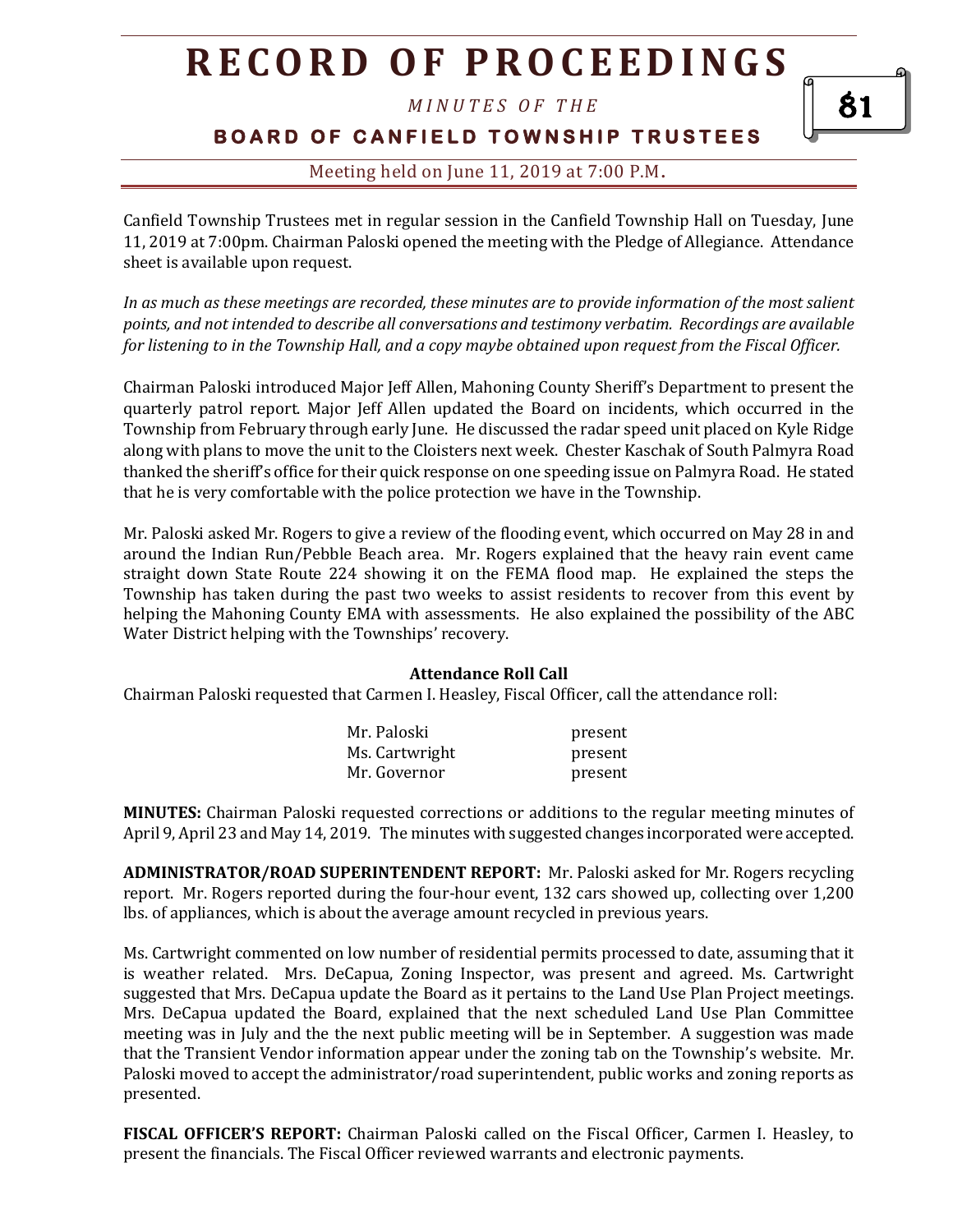*M I N U T E S O F T H E* 

**BOARD OF CANFIELD TOWNSHIP TRUSTEES** 

82

Meeting held on June 11, 2019 at 7:00 P.M**.**

She presented one purchase order for the purchase of the present copier, noting that the resolution passed at the last meeting had the wrong vendor, so Resolution #2019-05-28-102 needs rescinded. Because of this, she voided PO 30-2019 and presented PO 31-2019, noting she sent the information to the Board by email. In the payment folder attached together, is the voided Purchase Order, invoice amount to purchase the copier and the new PO that needs signed.

The Fiscal Officer recommended repaying the advance from the General Fund to the Gasoline Fund of \$5,000 originally approved back on April 23. Ms. Heasley also suggested the transfer of \$25,000 from the General Fund to the Road Fund to cover expenses until the next meeting in July.

The Fiscal Officer explained that some payments did not arrive at their destinations last month. One payment processed by ACH did not process at the bank. She has been on top of it, checking with the bank on regular bases to make sure all payments have processed.

Ms. Heasley also learned that the Public Works Department employees are only using Mr. Burkett's, assistant road foreman, gasoline credit card. She contacted the credit card company and all employees have their own ID and special number they must use. She spoke with a Public Works employee, Mr. Schiele who agreed to communicate with Mr. Burkett to correct the problem. There is a 1-800 number on the back of each card for help if they have issues processing any transaction.

Ms. Heasley advised the Board through email that our life insurance company will not renew our coverage this August. Mr. Governor agreed to look into this situation to make sure we do not lose coverage. Mr. Paloski moved to accept the report as presented.

#### **OLD BUSINESS RESOLUTION 2019-06-11-109 Amendments to Cemetery Rules**

Mr. Paloski moved to approve amending and adopting the cemetery rules for Dean Hill Cemetery pertaining to the Repurchase of Cemetery Lots (R.C. 517.07), Lost Deeds, and Transfer of Deeds from Owner to Other Relatives and Disinterment / Reinternment Guidelines. Mr. Governor seconded the Motion. Discussion: Mr. Paloski noted that the Mahoning County Prosecutor's Office reviewed the cemetery amendments. Mr. Governor suggested adding to the Township website. Roll Call: Mr. Paloski, yes; Ms. Cartwright, yes; Mr. Governor, yes. Motion carried 3 to 0.

### **RESOLUTION 2019-06-11-110 Purchase Ricoh Copier**

Mr. Paloski moved to rescind Resolution #2019-05-28-102 and moved to purchase the Ricoh MP C3003 Copier from DE LAGE LANDEN FINANCIAL SERVICES, INC., for \$1,188.74, with service and supply costs billed quarterly. Mr. Governor seconded the Motion. Discussion: Mr. Paloski noted that we had to rescind the original resolution because listed the wrong vendor, but in doing so, we saved over \$300. Roll Call: Mr. Paloski, yes; Ms. Cartwright, yes; Mr. Governor, yes. Motion carried 3 to 0.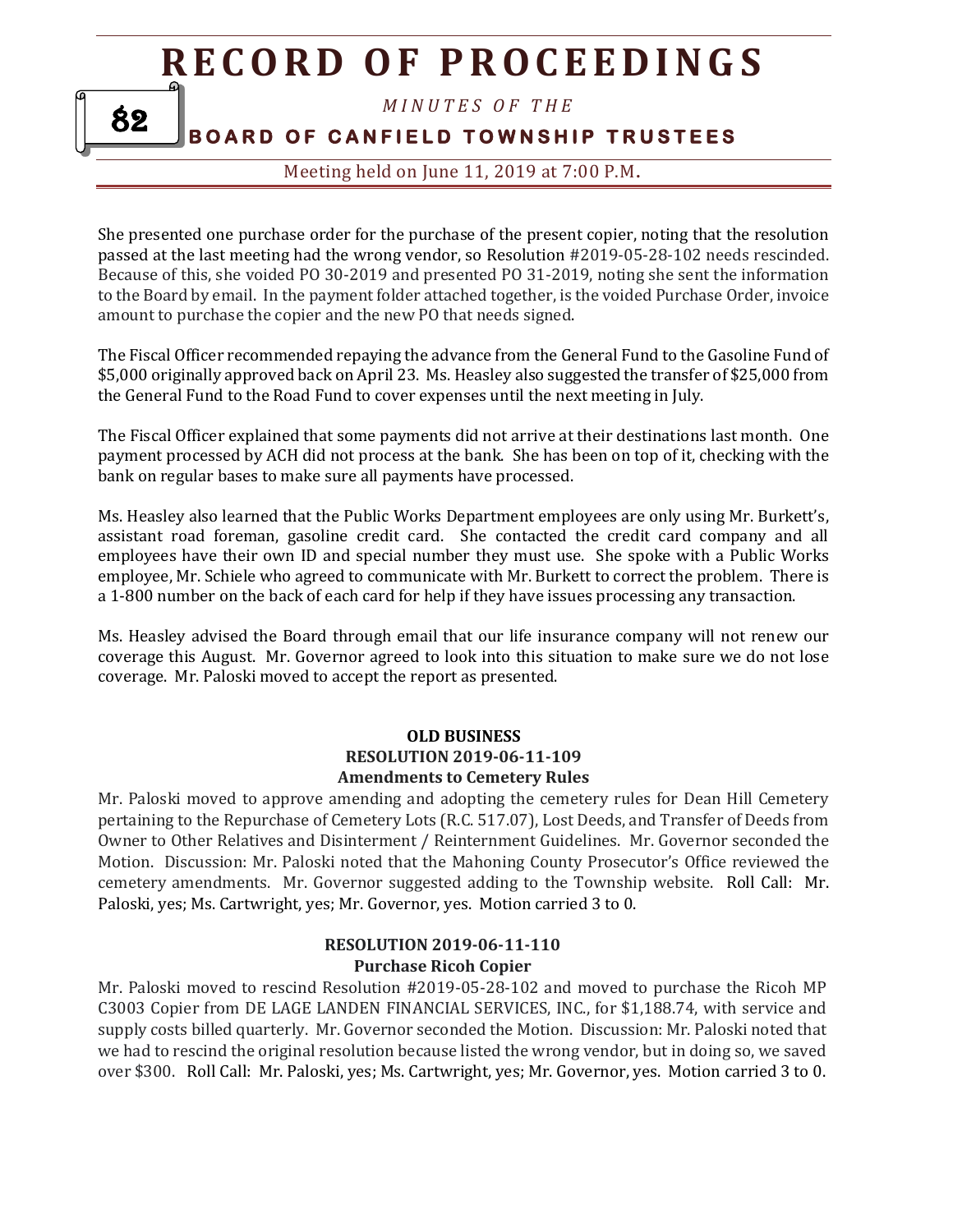*M I N U T E S O F T H E* 

### **BOARD OF CANFIELD TOWNSHIP TRUSTEES**

Meeting held on June 11, 2019 at 7:00 P.M**.**

#### **RESOLUTION 2019-06-11-111 Intertek Professional Service Industries**

Ms. Cartwright moved to approve Intertek Professional Service Industries (PSI) to provide experienced technical personnel to perform the necessary asphalt testing and inspection services for the cost of \$3,245. The testing of the asphalt on the following streets: Aladdin Street, Alvacardo Drive, Clearview Drive and Edenrock Drive paved last year. The roads are demonstrating some issues and we need to determine why and who is responsible for fixing the problem. Mr. Paloski seconded the Motion. Discussion: Ms. Cartwright noted that concerns were brought to the attention of the Board about cracks appearing in the pavement from the 2018 paving program and we do not feel that it is the responsibility of the Township. It is in our best interest to pay for an outside consulting firm to determine the problem and responsible party. Then if we can show that it is the paving company; they will be held responsible. Roll Call: Mr. Paloski, yes; Ms. Cartwright, yes; Mr. Governor, yes. Motion carried 3 to 0.

#### **RESOLUTION 2019-06-11-112 FOR NUISANCE ABATEMENT**

Ms. Cartwright moved to approve and Mr. Paloski second the Motion as follows: At a duly held meeting of the Board of Trustees of Canfield Township, Mahoning County, Ohio held on June 11, 2019, at 21 S. Broad Street, Canfield, Ohio the following Nuisance Abatement Resolution was adopted.

WHEREAS, R.C. 505.87 permits a board of trustees to provide for the abatement, control, or removal of vegetation, garbage, refuse, and other debris from land in the township, if the board determines that the owner's maintenance of the vegetation, garbage, refuse, and other debris constitutes a nuisance; and

WHEREAS, the Board of Trustees of Canfield Township declares, under the authority of R.C. 505.87, that the exterior premises of properties in the Township with noxious weeds, grass that has not been cut during the current grass cutting season, and/or grass or vegetation that is deemed to be a nuisance after an inspection by the Township, constitutes a nuisance; and

WHEREAS, the Board of Trustees of Canfield Township has determined that it is necessary to provide for the abatement, control, or removal of noxious weeds, grass that has not been cut during the current grass cutting season, and/or grass or vegetation that is deemed to be a nuisance after an inspection by the Township; and

WHEREAS, R.C. 505.032(A) and R.C.505.032 (G) provides that a township administrator shall, under the direction of the board of township trustees, assist in the administration, enforcement and execution of the policies and resolutions of the board and perform such additional duties as the board may determine by resolution; and

WHEREAS, the Board of Trustees of Canfield Township, direct the Township Administrator to provide notice in accordance with R.C. 505.87 and take all steps necessary to abate, control or remove such nuisances and to certify the costs to the Mahoning County Auditor in accordance with R.C. 505.87.

NOW, THEREFORE, BE IT RESOLVED, by the Board of Trustees of Canfield Township, Mahoning County, Ohio, under the authority of R.C. 505.87:

83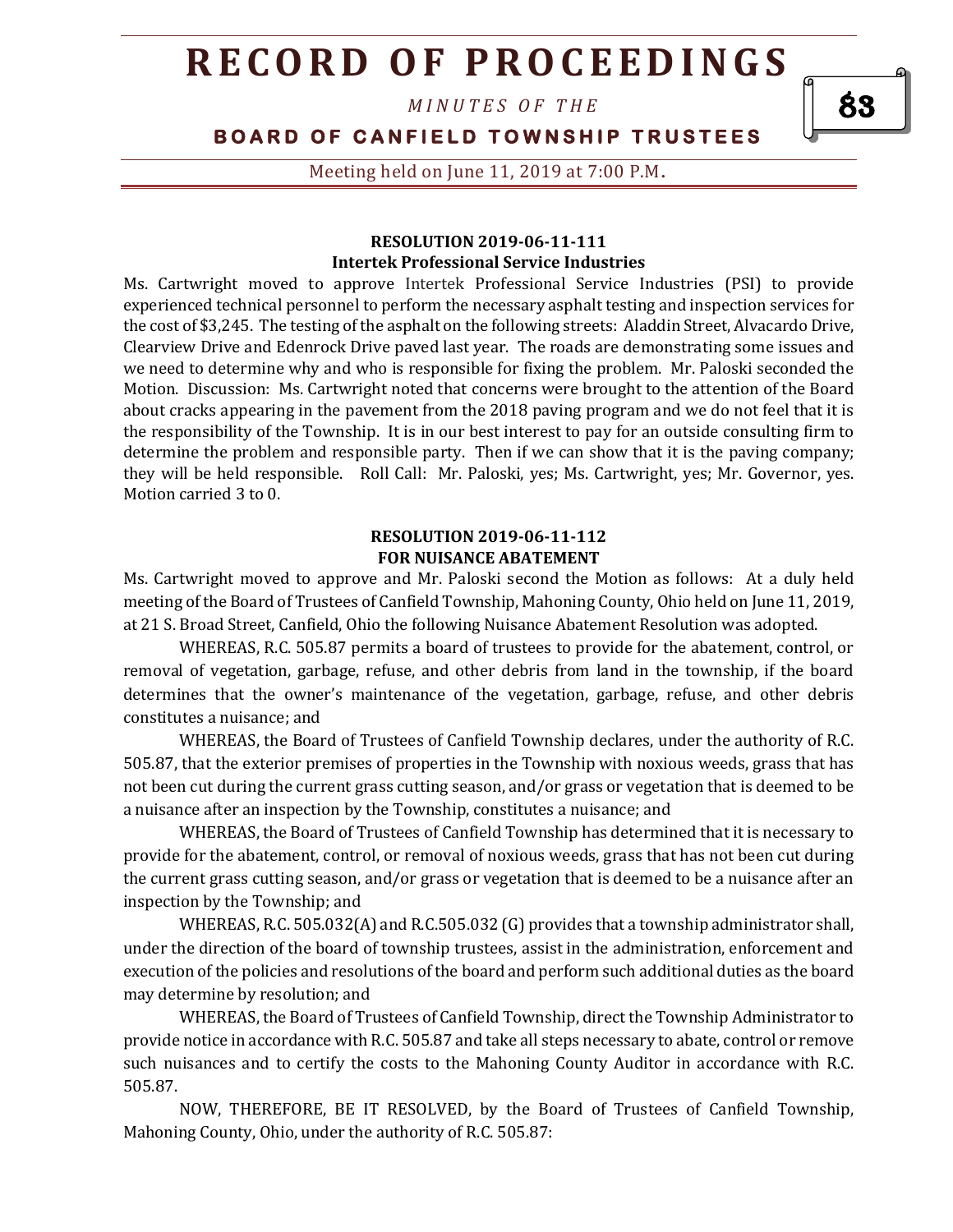*M I N U T E S O F T H E* 

**BOARD OF CANFIELD TOWNSHIP TRUSTEES** 

84

Meeting held on June 11, 2019 at 7:00 P.M**.**

Section 1. That the exterior premises of properties in the Township with noxious weeds, grass that has not been cut during the current grass cutting season, and/or grass or vegetation that is deemed to be a nuisance after an inspection by the Township, constitutes a nuisance. Discussion: Mr. Governor would like to see this on the Township website. Roll Call: Mr. Paloski, yes; Ms. Cartwright, yes; Mr. Governor, yes. Motion carried 3 to 0.

#### **NEW BUSINESS RESOLUTION 2019-06-11-113 Recycling Drop-Off Agreement Renewal**

Mr. Paloski moved to approve the renewal of an existing lease agreement with the Recycling Division of Mahoning County to have their recycling drop-off bin at the Messerly Road location. The lease will follow the same terms and conditions as the 2018 agreement between the Mahoning County Board of Commissioners for the Recycling Division of Mahoning County and the Township for the sum of Three Thousand Dollars (\$3,000.00) paid to the Township in one payment during the month of August 2019. Mr. Governor seconded the Motion. Roll Call: Mr. Paloski, yes; Ms. Cartwright, yes; Mr. Governor, yes. Motion carried 3 to 0.

### **RESOLUTION 2019-06-11-114 Warrants & Electronic Payments**

Mr. Paloski moved to approve Warrants #13306 thru #13348, electronic payments 222-2019 thru 242-2019 for a grand total of \$87,474.52 as general & payroll obligations of the Township. Mr. Governor seconded the Motion. Roll Call: Mr. Paloski, yes; Ms. Cartwright, yes; Mr. Governor, yes. Motion carried 3 to 0.

#### **RESOLUTION 2019-06-11-115 Purchase Order**

Mr. Paloski moved to approve PO 31-2019 for a total of \$1,188.74 to purchase the present copier. Mr. Governor seconded the Motion. Roll Call: Mr. Paloski, yes; Ms. Cartwright, yes; Mr. Governor, yes. Motion carried 3 to 0.

### **RESOLUTION 2019-06-116**

### **Advance from Gasoline Fund Back to General Fund**

Ms. Cartwright moved to approve repaying the original advance from the General Fund to the Gasoline Fund of \$5,000 as approved on April 23, 2019 by RESOLUTION 2019-04-23-92. Mr. Paloski seconded the Motion. Roll Call: Mr. Paloski, yes; Ms. Cartwright, yes; Mr. Governor, yes. Motion carried 3 to 0.

## **RESOLUTION 2019-06-11-117 Transfer of Fund**

Ms. Cartwright moved to approve the transfer of \$25,000 from the General Fund line #1000-910-910-0000 (Transfer Out) to the Road Fund line # 2141-931-0000 (Transfer In). The current balance is \$18,528.60, which may not be enough to cover anticipated expenses until the next meeting. Mr. Paloski seconded the Motion. Roll Call: Mr. Paloski, yes; Ms. Cartwright, yes; Mr. Governor, yes. Motion carried 3 to 0.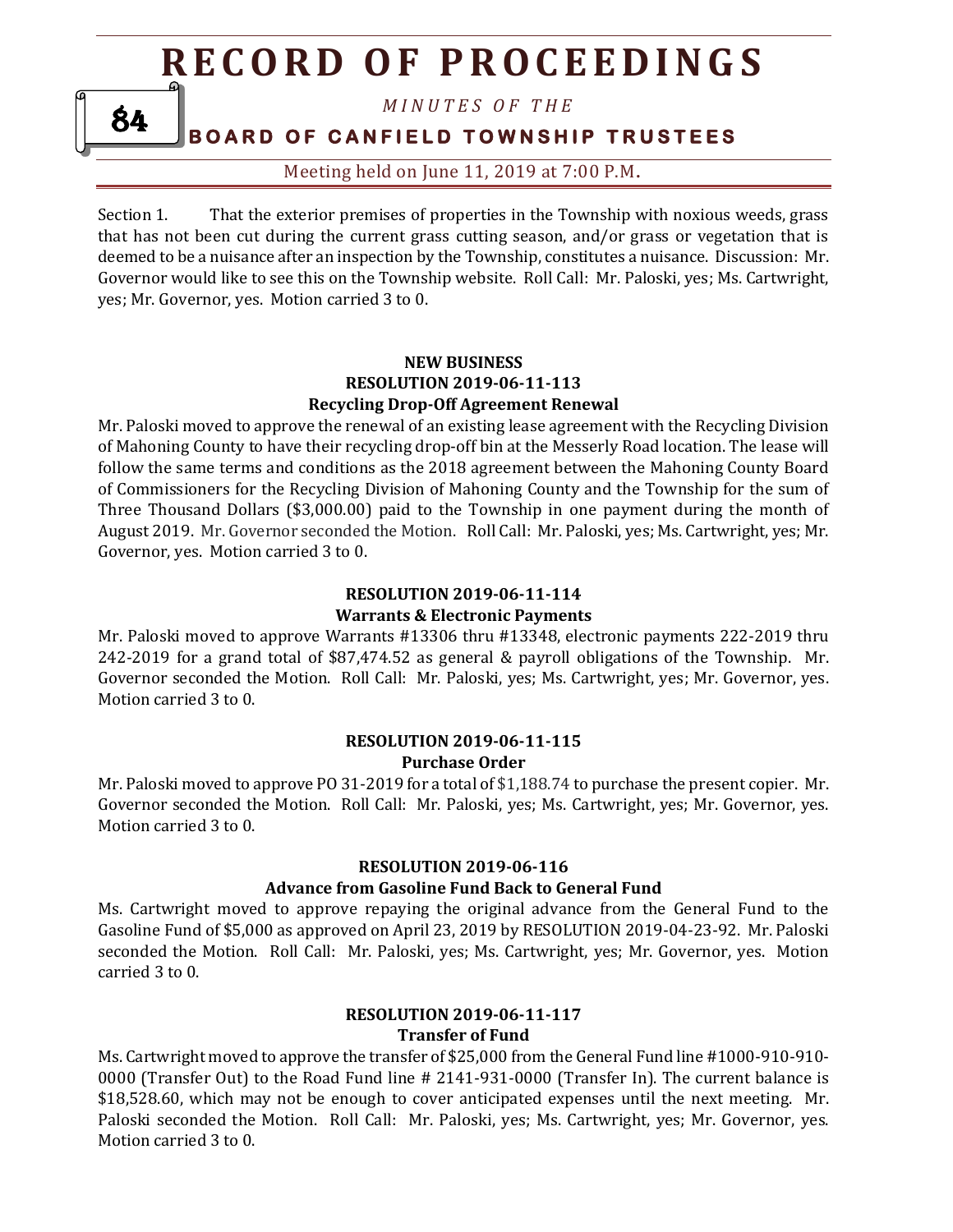*M I N U T E S O F T H E* 

# **BOARD OF CANFIELD TOWNSHIP TRUSTEES**

## Meeting held on June 11, 2019 at 7:00 P.M**.**

Mr. Paloski presented a cemetery deed for David J. Ayres, Lot 601 which was signed in public session.

**Trustees Comments:** Ms. Cartwright noted that the Canfield Joint Fire District changed its regular monthly meeting from June 24 to June 17 at 5:30pm at Fire Station 2; additionally it is in union negotiations with the full time firefighters.

Mr. Paloski extended thanks to the Public Works Department for their work cleaning up flood damage around the Township. He thanked Mr. Rogers, Mrs. DeCapua and the Mahoning County EMA for their help assisting flood victims. In addition, he thanked Dennis O'Hara for his assistance in answering questions and assisting residents.

**Next Meeting Dates:** The Board will hold regular Board meetings (summer schedule) on Tuesday, July 9, August 13 and September 10 at 7pm. A special workshop meeting is set for Tuesday, July 9 at 5pm to discuss the budget. Ms. Cartwright noted that the Township summer meeting schedule starts in July and runs through September. The Board meets once a month unless a special meeting is needed, then it would be advertised.

#### **RESOLUTION 2019-06-11-118 Executive Session**

In accordance with ORC 121.22, Mr. Paloski moved to adjourn into executive session at 7:59pm specifically for:

(G 4) Preparing for, conducting, or reviewing negotiations or bargaining sessions with public employees concerning their compensation or other terms and conditions of their employment. Mr. Governor seconded the Motion. Roll Call: Mr. Paloski, yes; Ms. Cartwright, yes; Mr. Governor, yes. Motion carried 3 to 0.

Re-enter public meeting from Executive session at 9:06 pm.

### **ADJOURNMENT**

With no further business before the Board, Chairman Paloski adjourned the meeting at 9:14 pm.

\_\_\_\_\_\_\_\_\_\_\_\_\_\_\_\_\_\_\_\_\_\_\_\_\_\_\_\_\_\_\_\_\_\_\_\_\_\_\_\_\_\_ \_\_\_\_\_\_\_\_\_\_\_\_\_\_\_\_\_\_\_\_\_\_\_\_\_\_\_\_\_\_\_\_\_\_\_\_\_\_\_\_\_\_\_\_\_\_

\_\_\_\_\_\_\_\_\_\_\_\_\_\_\_\_\_\_\_\_\_\_\_\_\_\_\_\_\_\_\_\_\_\_\_\_\_\_\_\_\_\_ \_\_\_\_\_\_\_\_\_\_\_\_\_\_\_\_\_\_\_\_\_\_\_\_\_\_\_\_\_\_\_\_\_\_\_\_\_\_\_\_\_\_\_\_\_\_

Mr. Joseph N. Paloski, Chairman Mr. Brian W. Governor, Vice-Chairman

Ms. Marie Izzo Cartwright, Trustee Ms. Carmen I. Heasley, Fiscal Officer

85